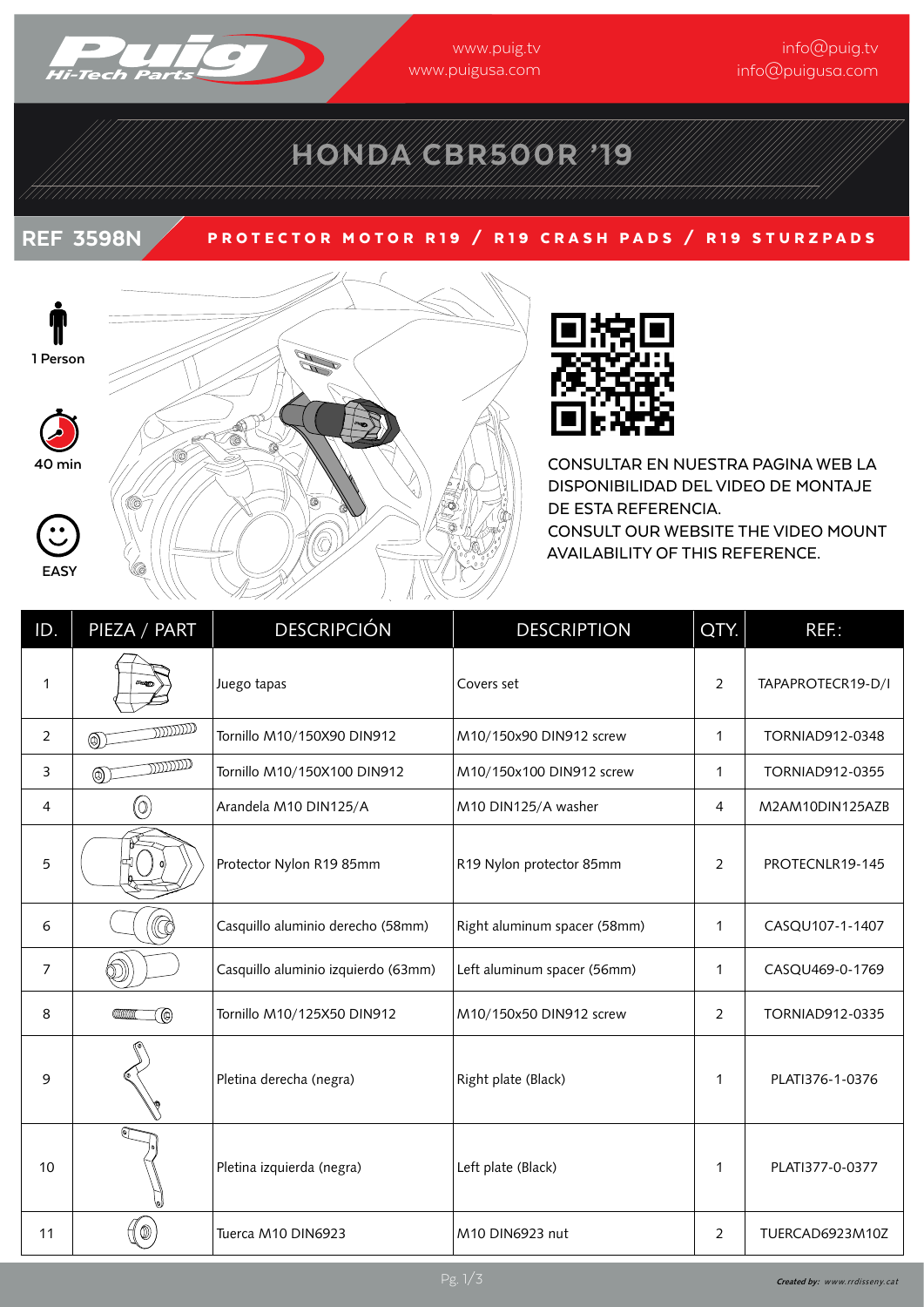

1

ASSEMBLY **MONTAJE** 

www.puig.tv www.puigusa.com

info@puig.tv info@puigusa.com

## HONDA CBR500R '19

#### INSTRUCCIONES DE MONTAJE - MOUNTING INSTRUCTIONS - MONTAGEANLEITUNG INSTRUCCIONES DE MONTAJE - MOUNTING INSTRUCTIONS - MONTAGEANLEITUNG

.<br>Se muestra el montaje del lado derecho a modo de ejemplo, realizar los mismos pasos para el montaje del lado izquierdo.<br>The right side assembly is shown as an example, so the same steps can be performed for the left side